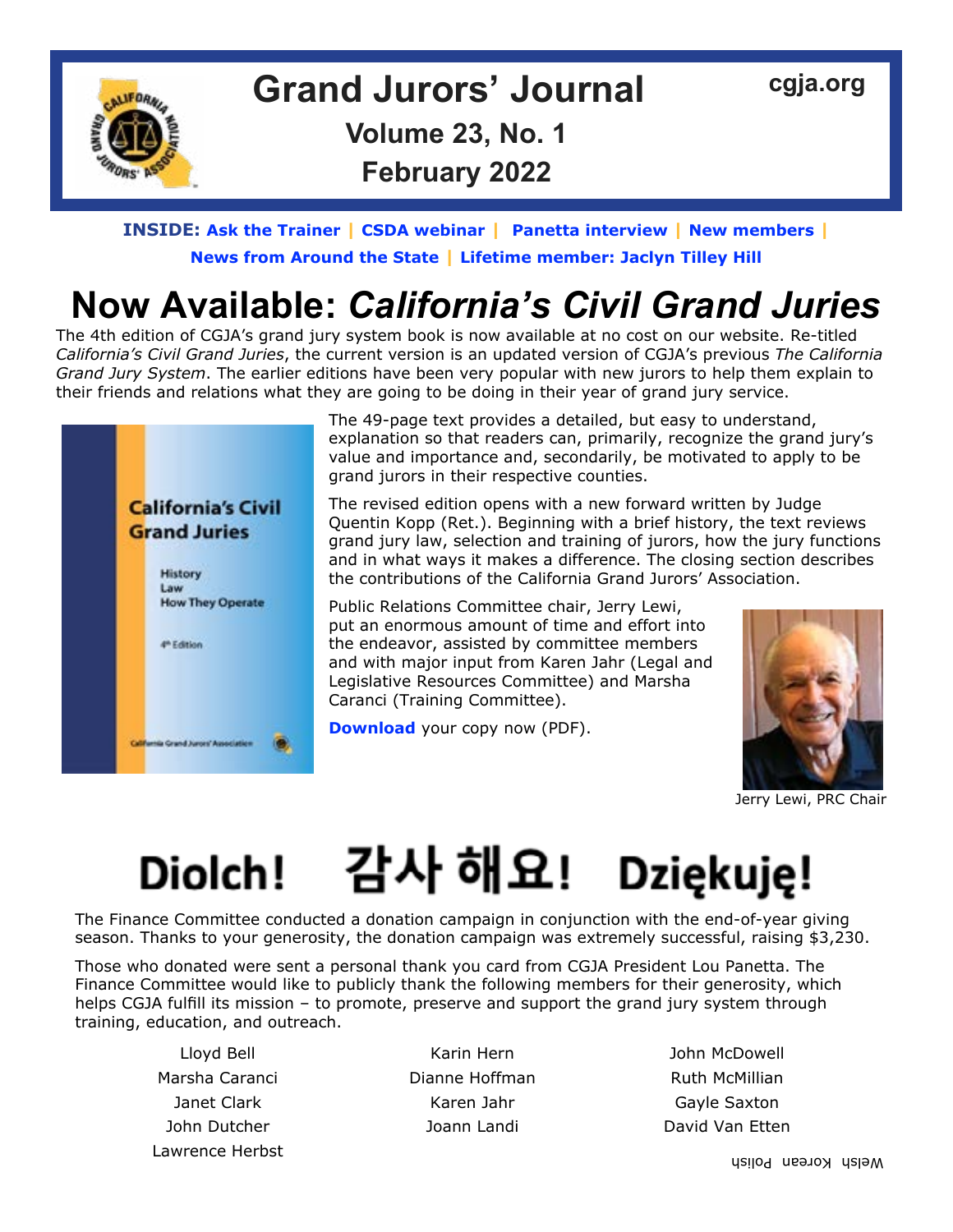# <span id="page-1-0"></span>**Ask the Trainer by Marsha Caranci, CGJA Training Chair**



*This regular column allows the CGJA training team to share with* Journal *readers our responses to questions we receive from grand jurors. Please remember: Do not take any response as legal advice, and contact your local legal advisors to answer any question that might divulge confidential information.* 

*Please submit your questions to me at [cgjatraining@cgja.org](mailto:cgjatraining%40cgja.org?subject=CGJA%20Training). Our response to your edited or redacted question might appear in a future edition of the* Journal.

#### **Q. May a grand jury write a report that is informational only, and has no findings?**

**A.** No. There is no authority under state law for a grand jury to issue a report that has no findings.

Penal Code §933(a) requires grand juries to submit to the presiding judge a "… final report of its findings and recommendations" pertaining to the entities it investigates. A grand jury has only those powers given to it in state law, and the law makes no mention of reports without findings (although PC §916 states that recommendations are required only when problems are identified in the findings).

Over the years, there have been several instances in which a grand jury has issued so-called "informational" reports – reports that have no findings. These are usually about inquiries into jails, juvenile halls, or similar facilities. Since there is no statutory authority for these kinds of reports, they cannot legally be released, and when they are released, they improperly reveal confidential evidence gathered by the jury.

While Penal Code §919(b) requires the grand jury to "inquire into" the condition and management of "public prisons" within the county (usually interpreted to mean a state prison facility, but sometimes thought to include local county or city jails), there is no requirement to release a report based on the inquiry; and, in fact, no report can be released unless it is based upon a full and thorough investigation because Penal Code §916 requires that each finding must be supported by documented evidence.

Some grand juries believe there may be some benefit in issuing "informational reports" – educating the public about the grand jury's examination of a facility or activity or dispelling a community concern.

But from our reading of the code, cases, and AG opinions, it is evident that the grand jury's statutory responsibility is not educationl or journalistic (merely reciting the facts the jury has uncovered), but instead analytical. A grand jury report is analogous to a management audit, which also has findings. The grand jury investigates local governmental entities for the purpose of advising the entity in question, and the general public, as to whether the entity is operating legally and effectively – and this requires the jury to draw conclusions (another word for "findings").

Many "informational" reports (including continuity/compliance reports) can be brought into compliance with PC §933(a) simply by adding one or more findings. The Penal Code does not require that findings be critical or identify a problem. For example, a compliance report can be "made legal" by including a finding to the effect that the entity responded to the past grand jury report as required by law.

**Ask the Trainer** *– continued on next page*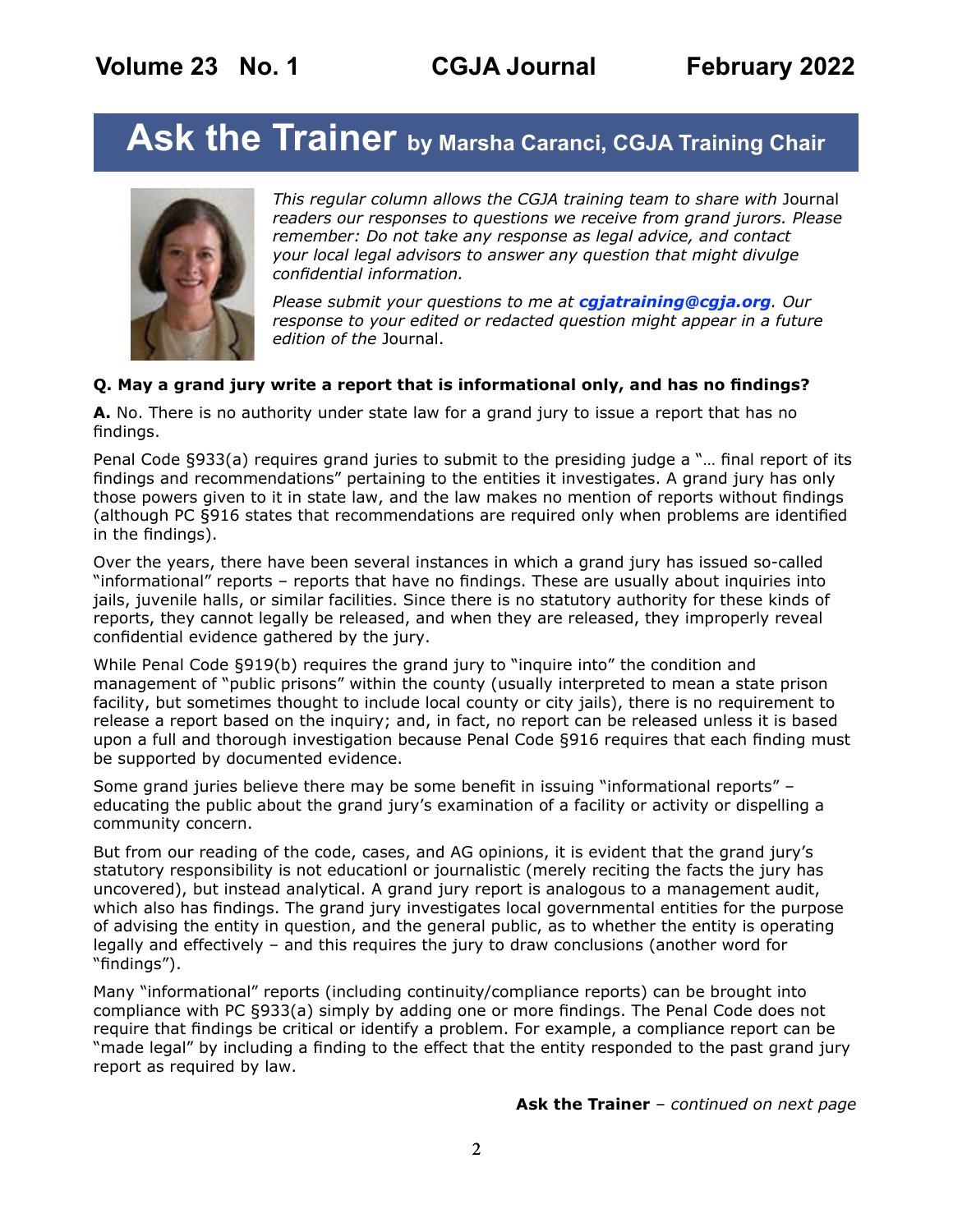#### <span id="page-2-0"></span>*continued from preceding page* – **Ask the Trainer**

Or, in the case of a detention facility report, the finding could be that the facility is well run, or the administrators complied with the law. The caveat here is that this report and its positive finding must be based on evidence gathered from a full investigation (PC §939.9), not just an inquiry (a limited examination, such as a site tour only).

#### **Q. Can the grand jury inform the public that they conducted a site visit, jail tour, or other activity without writing a report about it (since a report would require a full investigation)?**

**A.** Yes. Some grand juries issue a consolidated end-of-term report that includes, in addition to individual reports based on investigations, a list of activities that the grand jury took part in. We think this is permissible, because it doesn't reveal any confidential evidence. The jury can also state it conducted interviews (without revealing who the interviewees were or what was discussed), heard presentations, attended board meetings, toured specified facilities and reviewed certain documents.

The jury can also list the number of complaints it received, without stating the complainants' names, the targeted entity or official, or the nature of the complaint.

Please contact us if you have further questions about this or other grand jury procedures at *[cgjatraining@cgja.org](mailto:cgjatraining%40cgja.org?subject=CGJA%20training)*.

#### . . . . . . . . . . . . . . .  $\bullet$  $\bullet$  $\bullet$ **Special Districts Webinar for Grand Jurors**   $\bullet$ Because a number of courts impaneled a grand jury in December of 2021 or early  $\bullet$  $\bullet$ January of 2022 for a calendar-year term, we are pleased to announce that the California Special Districts Association (CSDA) is offering a webinar in January.  $\bullet$  $\bullet$ **Webinar: Special Districts 101**  $\bullet$  $\bullet$ *Everything You Need to Know About Special Districts*   $\bullet$  $\bullet$ Sponsored by the **[California Special Districts Association](https://www.csda.net/home)** (CSDA)  $\bullet$  $\bullet$ Presented by Neil McCormick, Chief Executive Officer, CSDA  $\bullet$  $\bullet$ **Cost: FREE Date: Tuesday, February 8, 2022 Time: 1–2 PM**  $\bullet$  $\bullet$ This course is designed to help grand jurors better understand special districts  $\bullet$  $\bullet$ including terminology, history, the law, accountability and more. It will also help  $\bullet$  $\bullet$ grand jurors learn how they can effectively evaluate the role of a special district as a critical local government service provider in their county.  $\bullet$  $\bullet$ Webinar participants will:  $\bullet$  $\bullet$ • Learn about the history, background and types of special districts.  $\bullet$  $\bullet$ • Learn about special district structure, laws and financing.  $\bullet$  $\bullet$ • Discuss the most recent reporting and audit requirements.  $\bullet$ • Understand the relationships special districts have with California's LAFCOs and learn about municipal service reviews, spheres of influence, reorganization,  $\bullet$  $\bullet$ consolidation, dissolutions and trends.  $\bullet$ O Registration available **[online](https://csdaforms.wufoo.com/forms/m1fxo1lo1v9avfm/)**. For more information, email *[updates@csda.net](mailto:updates%40csda.net?subject=CSDA%20Webinar)*.  $\bullet$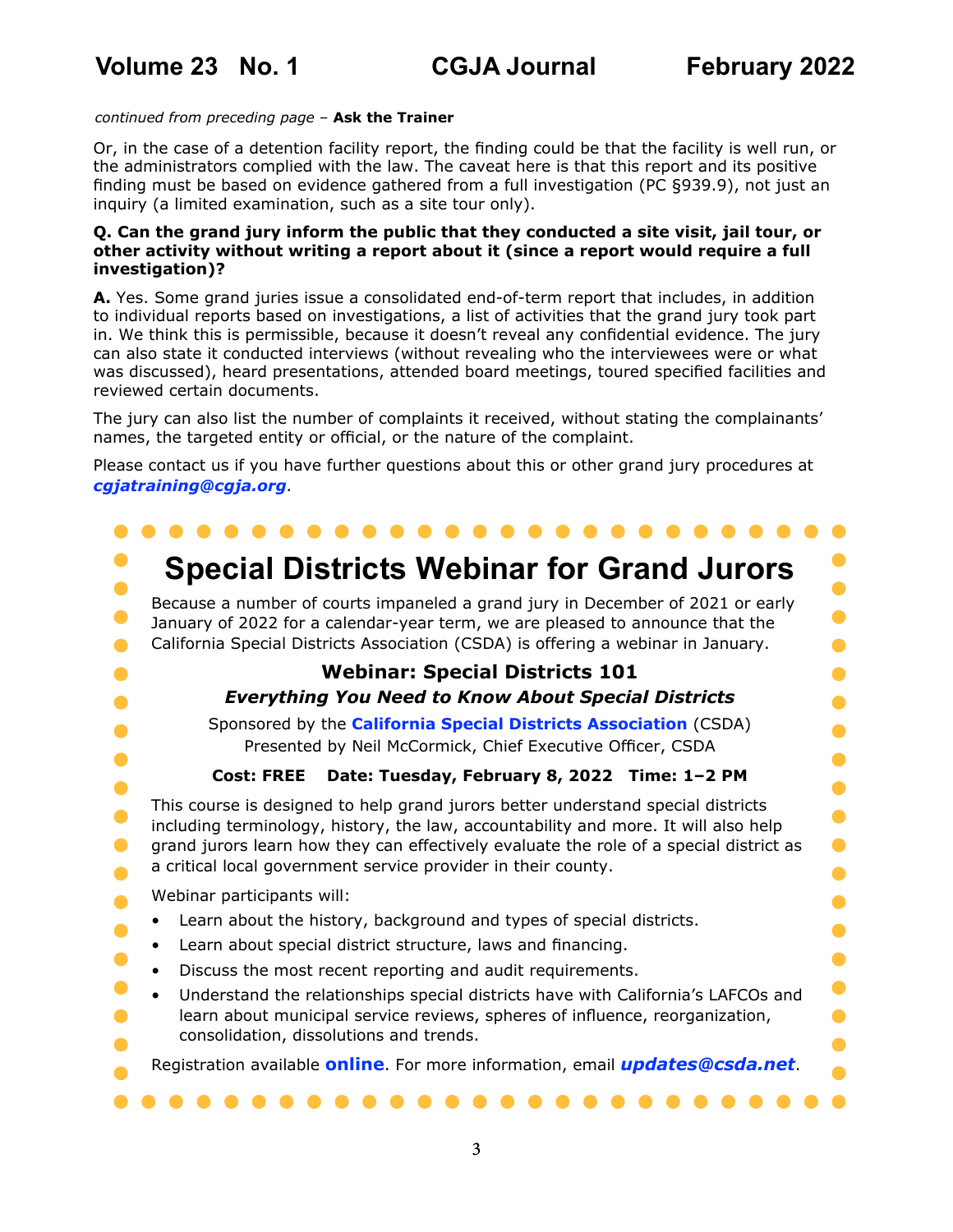# **President Panetta's Media Interview**

<span id="page-3-0"></span>Lou Panetta, CGJA President, was interviewed on November 24, 2021, by Wendy Brickman, a local Monterey television personality. The interview, shown multiple times during December and January, broadcasts throughout Monterey County on Access Media Productions (AMP), Channel 24, Comcast.

The program is one hour long and covers all aspects of the civil grand jury. Topics covered include history, qualifying, serving, grand jury law, continuity, and many others. Click **[here](https://mailtrack.io/trace/link/bd1d939677099b3e3948ee995d4573ea3ce4ae8c?w=bHBhbmV0dGFAeWFob28uY29t&url=https%3A%2F%2Fvideoplayer.telvue.com%2Fplayer%2FAWBnUCvvx6cKD1BrvIIZX31orwnnR9JL%2Fmedia%2F684859%3Ffullscreen%3Dfalse%26showtabssearch%3Dtrue%26autostart%3Dfalse&userId=3586536&signature=290ce7966b1c3e2d)** to view the interview.

Please feel free to post the link on any chapter or personal website, or social media. This will support the CGJA strategic initiative of increasing grand jury awareness.



Brickman Banter Show - 12/05/21 Louis Panetta



| <b>Butte</b>  | David Westphal        |
|---------------|-----------------------|
| Contra Costa  | Peter Magnani         |
| Imperial      | Jacob Rodriguez       |
| Santa Barbara | <b>Richard Rogers</b> |

| San Bernardino |  |
|----------------|--|
| Santa Clara    |  |
| Shasta         |  |
| Shasta         |  |

Daniel Lowry James Nichols Carmen Magallon Donna Harr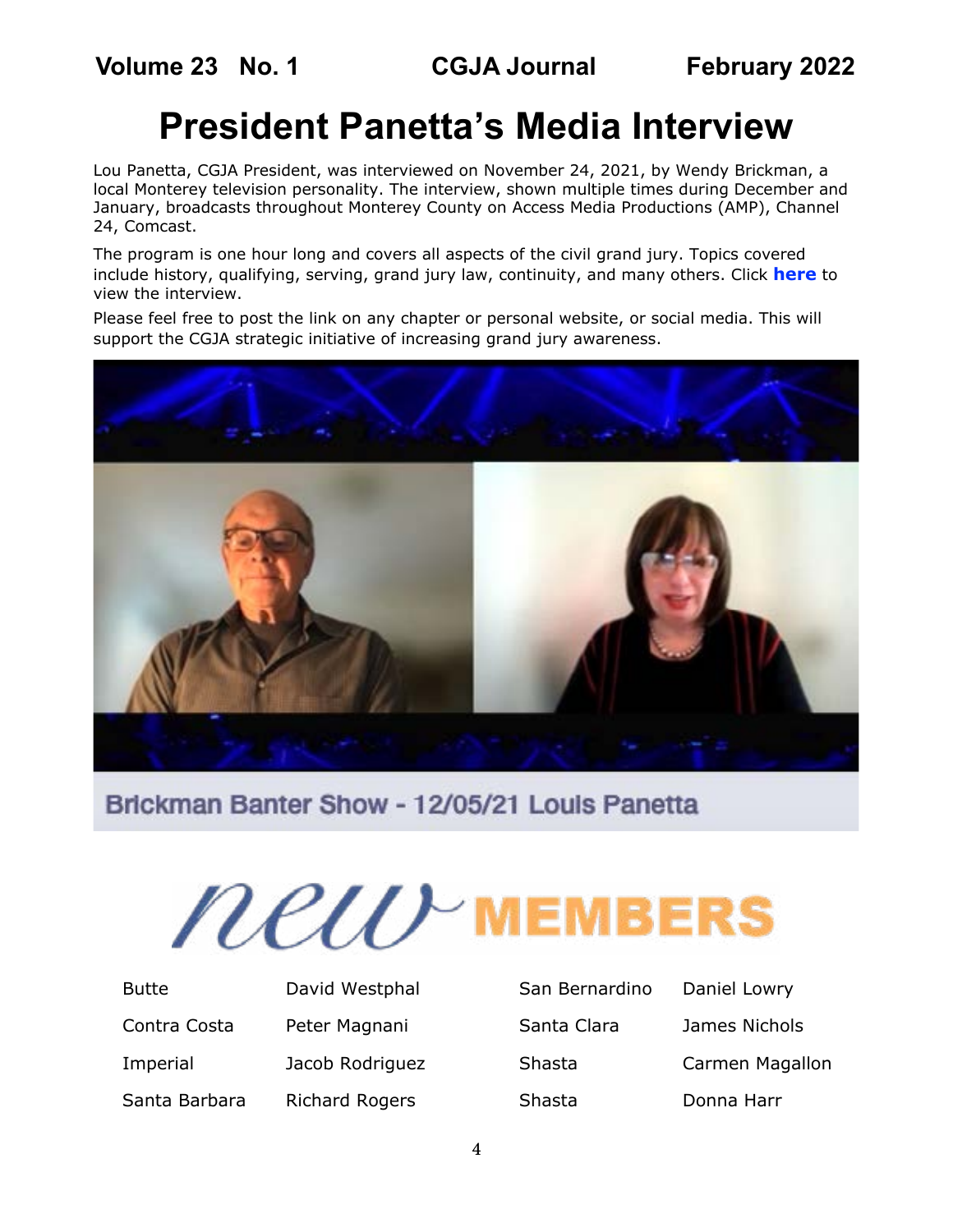# **News from Around the State**

## <span id="page-4-0"></span>*from Santa Clara*

### **Sheriff Accusation Shows Underutilized Role of Civil Grand Jury by Michael Krey, Co-president of the Santa Clara County chapter**

In 2020, something unusual took place before a Santa Clara County Criminal Grand Jury looking into allegations that members of the sheriff's office might have sought bribes in return for concealed firearms permits. The unusual event was that Sheriff Laurie Smith invoked her Fifth Amendment right against self-incrimination.

Hmmm. So, 16 months later that event led to another unusual event: The Santa Clara County Civil Grand Jury formally accused Smith of willful and corrupt misconduct. The accusations, which extend beyond the gun permit issues, are filed as *[The People of the State of](https://sanfrancisco.cbslocal.com/wp-content/uploads/sites/15116056/2021/12/Civil-Grand-Jury-Filed-Accusation-Re-Sheriff-Laurie-Smith.pdf)  [California vs. Laurie Smith](https://sanfrancisco.cbslocal.com/wp-content/uploads/sites/15116056/2021/12/Civil-Grand-Jury-Filed-Accusation-Re-Sheriff-Laurie-Smith.pdf)*.



The civil grand jury can investigate elected or appointed officials – compelling testimony using subpoena powers – and decide if they've uncovered enough evidence to make an accusation of "willful or corrupt misconduct." This can lead to a trial that in turn may result in forcing the official from office. (The initial hearing for Sheriff Smith took place January 14, with the next court action scheduled for March 15.)

How rare are such accusations? The San Jose *[Mercury News](https://www.mercurynews.com/2021/12/15/qa-corruptions-accusations-against-the-santa-clara-county-sheriff-and-how-they-might-lead-to-her-removal/ )* cites retired county prosecutor, William Larsen, in saying that only about 100 local officials in California have been removed under this process in the past 150 years.

A report by the 2001-02 civil grand jury found only 37 appellate court decisions in California involving accusations between 1885 and 1999. That report was an adjunct to an accusation that panel leveled against Mountain View Mayor, Mario Ambra, for violating the city charter by repeatedly going to city staff with his opinions and urging actions instead of going through the city manager. He ended up resigning. The Ambra case is our county's only civil grand jury accusation in the last 40 years, says the *Mercury News*.

A recent Bay Area case was the 2019 accusation against Contra Costa County Assessor Gus Kramer in 2019. It resulted in a trial, a hung jury and eventual dismissal.

Back in Santa Clara County, the civil grand jury's report in 2005 targeting former San Jose Mayor, Ron Gonzales, involving a city garbage contract, led to criminal charges that were later dismissed.

The 2021 civil grand jury, by any measure, performed yeoman's work. Jurors interviewed 65 witnesses. To avoid any appearance of favoritism, the grand jury was advised by San Francisco Assistant District Attorney, Evan Ackiron, rather than the Santa Clara County District Attorney. Santa Clara County District Attorney, Jeff Rosen, called the civil grand jury's action "unprecedented," in an interview with *[NBC Bay Area](https://www.nbcbayarea.com/investigations/unprecedented-santa-clara-county-da-sounds-off-on-grand-jury-corruption-accusations-against-sheriff/2756876/)*.

What sparks such an investigation? The Santa Clara County Board of Supervisors, led by Supervisors Joe Simitian and Otto Lee, asked the civil grand jury to investigate Smith. The supervisors were concerned about the sheriff's practices. *Continued on next page*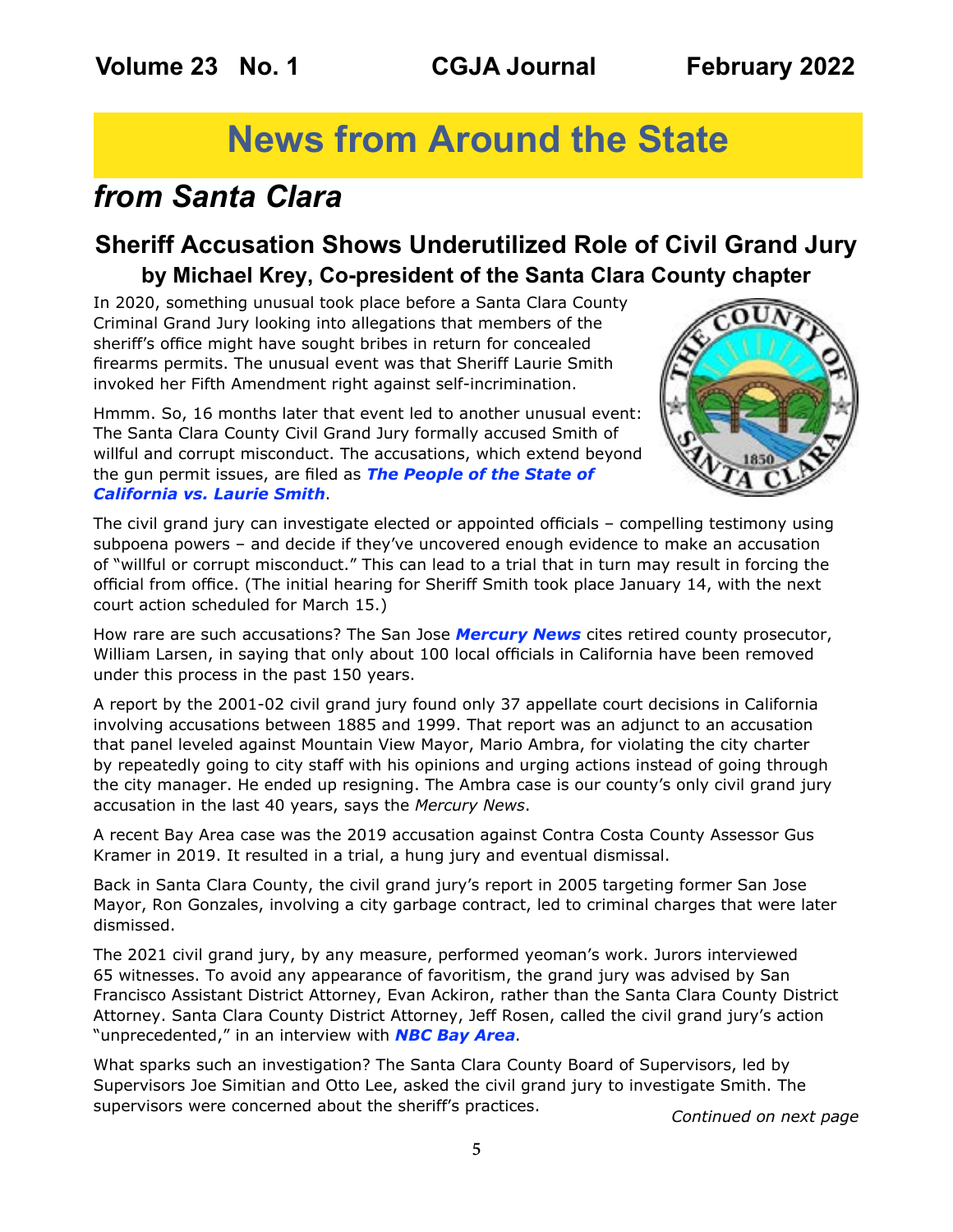#### *continued from preceding page –* **Santa Clara accusation**

Similarly, Contra Costa County supervisors had concerns about their assessor, and they asked their civil grand jury to investigate. The aforementioned Gonzales investigation stemmed from a normal complaint filed with the civil grand jury. The Ambra case followed a different route. The Mountain View city manager went to the county district attorney, who empaneled the civil grand jury.

Bravo to the Santa Clara County supervisors for realizing the possibilities of the civil grand jury. Bravo to the 2021 civil grand jury for having the confidence and drive to tackle the job.

This case hopefully will encourage officials and whistleblowers to consider enlisting the civil grand jury and encourage future civil grand juries to consider accusation investigations when they feel it is warranted. Our counties need watchdogs.

## *from Mono - about CGJA member, Juliana Jones*



### **Mono County Board of Supervisors Recognizes Juliana Olinka Jones as 2021 Community Spirit Award Winner**

by News Staff · Published January 5, 2022 · Updated January 5, 2022

MONO COUNTY, Calif. (JANUARY 5, 2022) – On Tuesday, the Mono County Board of Supervisors adopted a Proclamation recognizing Juliana Olinka Jones with the second annual Mono County Community Spirit Award. As outgoing Chair, Supervisor Jennifer Kreitz (District 1) selected Ms. Olinka Jones for her work with the Mono County Grand Jury and the Fire Safe Councils of the Eastern Sierra.

*"It's an honor for me to be able to recognize Juliana for her amazing work – she is truly a tireless and generous member of our Mono County Community," stated Supervisor Kreitz. "Whether serving in an official capacity, or utilizing her natural gifts and talents, Juliana exemplifies exceptional community spirit."*

Ms. Olinka Jones was recognized for her contributions across multiple sectors of the community, including serving on the Mono County Civil Grand Jury, as a precinct officer for Mono County Elections, as a volunteer member of the Mammoth Lakes Fire Safe Council, and a volunteer on the Mammoth Lakes Community Emergency Response Team (CERT). In addition to these official roles, Ms. Olinka Jones also utilizes her creative talent to enhance the quality of life in the Eastern Sierra through the art of quality theater.

*"I am honored and humbled by this award. My contributions are most often as a member of a team – that is how this wonderful Mono County community stays strong," stated Olinka Jones.*



*"By each of us stepping forward in our own way to make our home a better place."*

The Community Spirit Award was launched in 2021 by Supervisor Stacy Corless following her tenure as Chair. The award celebrates local individuals who took initiative to do something beneficial for their community in the most difficult times.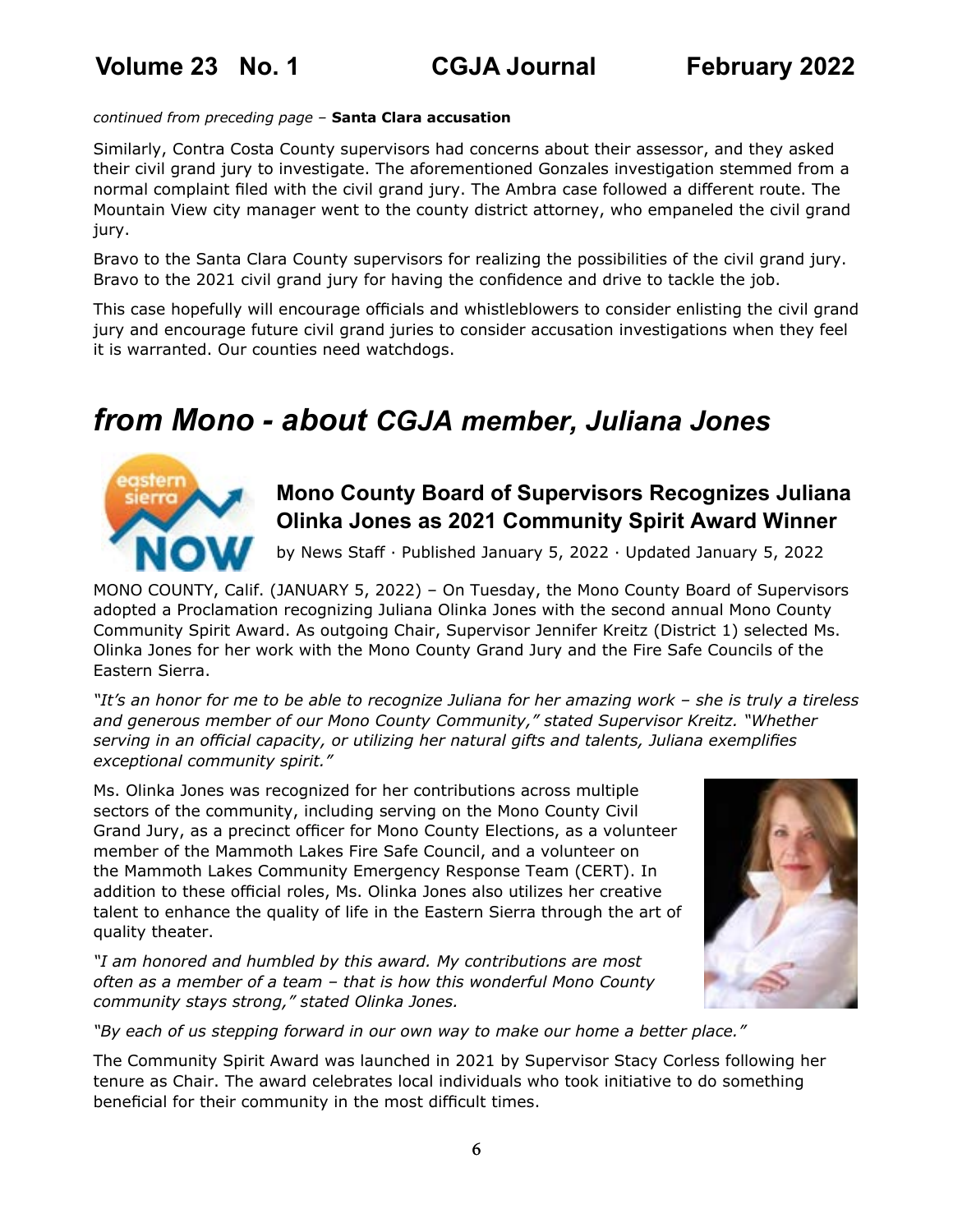## *from Monterey - recently formed chapter*



#### **Monterey Chapter Board of Directors**

Top row, left-to-right: Rick Busman, John LaLonde, John Geiss, George Ash.

Bottom Row, left-to-right: Maria Garcia, Marianne Howard, Georgette Beyah, Jody Hansen.

The Monterey County Chapter evolved out of a collaborative effort among eight people who had served on the 2019/20 and 2020/21 Monterey County Civil Grand Jury. An earlier effort at a Monterey County chapter from the early 2000s had fizzled out, and it was decided to attempt a reincarnation.

An unincorporated association was conceived, Articles of Association adopted, and CGJA approval granted in October of last year. We are currently in the process of formulating our plan of action in terms of an area or areas where we might work to assist the court in civil grand jury recruitment, selection, and training, and assist the Jury in carrying out its objectives.

Any questions or comments may be directed to the Chapter President, *[John Geiss](mailto:johnallengeiss%40gmail.com?subject=CGJA%20Monterey%20Chapter)*.

## *from Santa Cruz - Grand Jury Volunteer Clerks*

Santa Cruz has them and Contra Costa is thinking about it. The volunteer clerks are former grand jurors who provide continuity, help with technology, and serve as librarians. The judge swears them in.

Stay tuned for more details. Chances are you will learn more at our annual conference in October.



Letters *Send your thoughts or opinions on CGJA or grand jury matters to editor@cgja.org***.**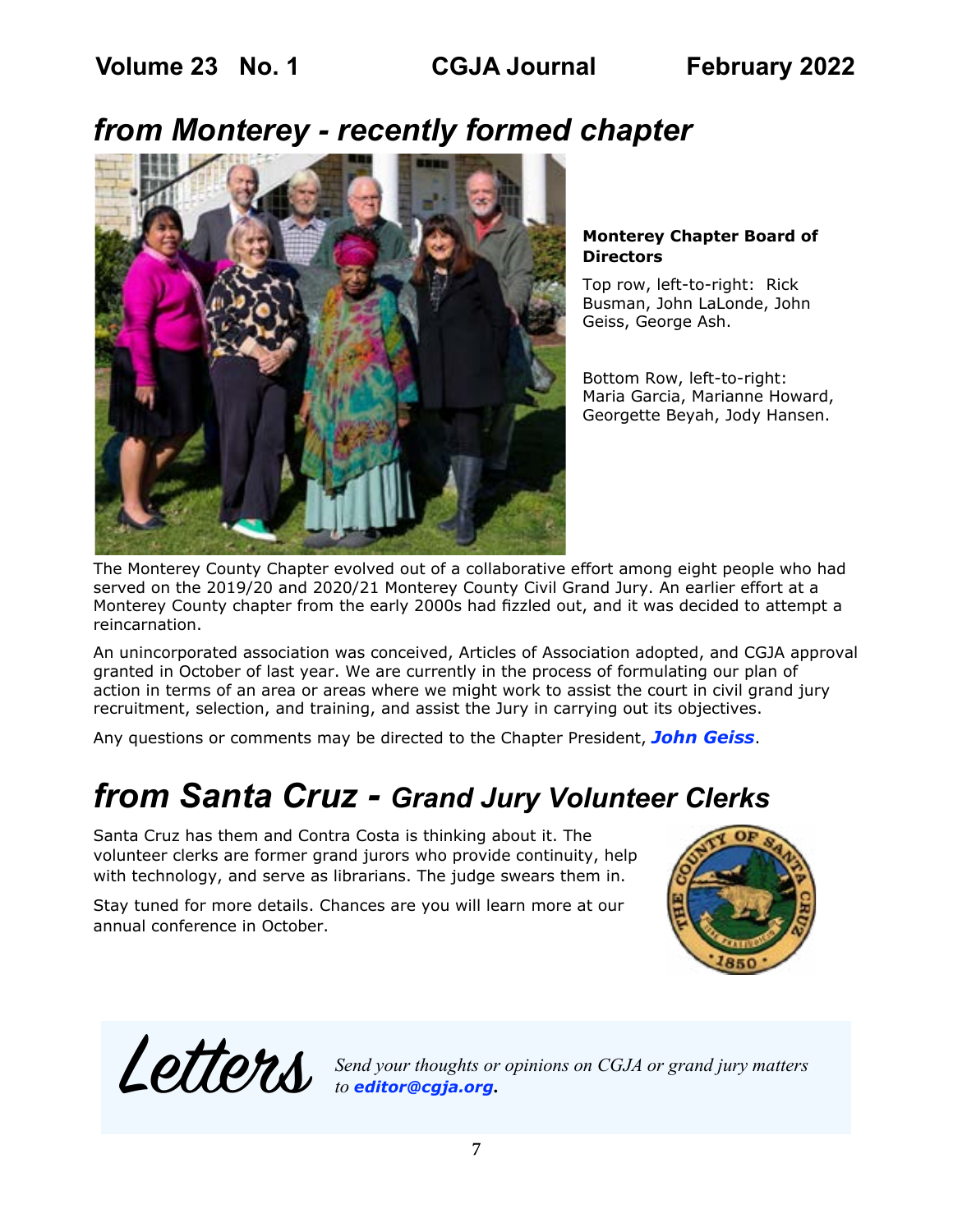<span id="page-7-0"></span>**Volume 23 No. 1 CGJA Journal February 2022**

### **Jaclyn Tilley Hill: Longest Serving Lifetime Member by Jerry Lewi**

*In another article on a series of tributes to Lifetime Members, we present the bio of Jaclyn Tilly Hill, our longest continuous serving member as well as the longest serving lifetime member.*



Jaclyn Tilley Hill began her career with Los Angeles County as the second woman to be appointed Madam Foreman of the Criminal/Civil Grand Jury in 1993. She is the first person to chair the only two countywide commissions, the **[Citizens' Economy & Efficiency Commission](http://eec.lacounty.gov/)** (E&E) and **[Quality](http://qpc.lacounty.gov/Commission-Committees/Productivity-Investment-Board)  [and Productivity Commission](http://qpc.lacounty.gov/Commission-Committees/Productivity-Investment-Board)** (QPC). While serving on the QPC, she chaired the **Countrywide Communications Team and Productivity Investment Board**. For over 10 years, she served on the **[Countrywide](http://ccjcc.lacounty.gov/)  [Criminal Justice Coordinating Committee](http://ccjcc.lacounty.gov/)**.

Now in its 18th year, she launched the QPC Annual Leadership Conference and championed the QPC Productivity Awards, an annual recognition event for the department programs and their employees. Both programs continue as highlights in the county. As chair of the **[PLAIN Language Initiative](https://www.plainlanguage.gov/)**,

Ms. Hill presented the county's PLAIN Language Initiative at the International Clarity PLAIN Language Conference in Lisbon, Portugal. Leveraging her investment knowledge and respect for fiduciary compliance, she applies focused disciple to maximize resources in support of programs that enhance quality of life for Los Angeles County residents.

In recognition of her status as the longest serving chair of the QPC, Ms. Hill is the first person to be awarded the title, Chair Emeritus.

Ms. Hill cultivated her skills through support of dozens of charitable and civic organizations.

Family is central to Ms. Hill. She is married to her childhood sweetheart Robert R. "Randy" Hill. They are blessed with seven children and 16 grandchildren.

"I want to thank the California Grand Jurors' Association for the work they do in raising awareness of the valuable role grand juries play in our state's judicial system. The California State Constitution gives broad authority to a grand jury in pursuit of justice and providing another platform for checks and balances within our local government. I am proud to be a lifetime member of CGJA."

# **Recent Board Actions**

#### **By unanimous email vote, December 10, 2021**

Ratified President Panetta's appointment of Henry Rible (San Luis Obispo) director for the southern area.

#### **Board Meeting, January 25, 2022**

Created Grand Jury Awareness Workgroup, appointed Lou Panetta as chair, allocated \$1,200 per month for six months for media consultant.

Approved updated book, California's Civil Grand Juries for release by posting on website. Approved message to members.

*All approved board meeting minutes are available on the CGJA* **[website](https://cgja.org/board-minutes)***.*

**NOTE**: We encourage members to attend meetings of the board of directors. They are held on the fourth Tuesday of the month via Zoom (no meetings in July and rarely in December). The agenda along with Zoom information is available a week before the meeting. **[Read more.](https://cgja.org/current-agenda)**